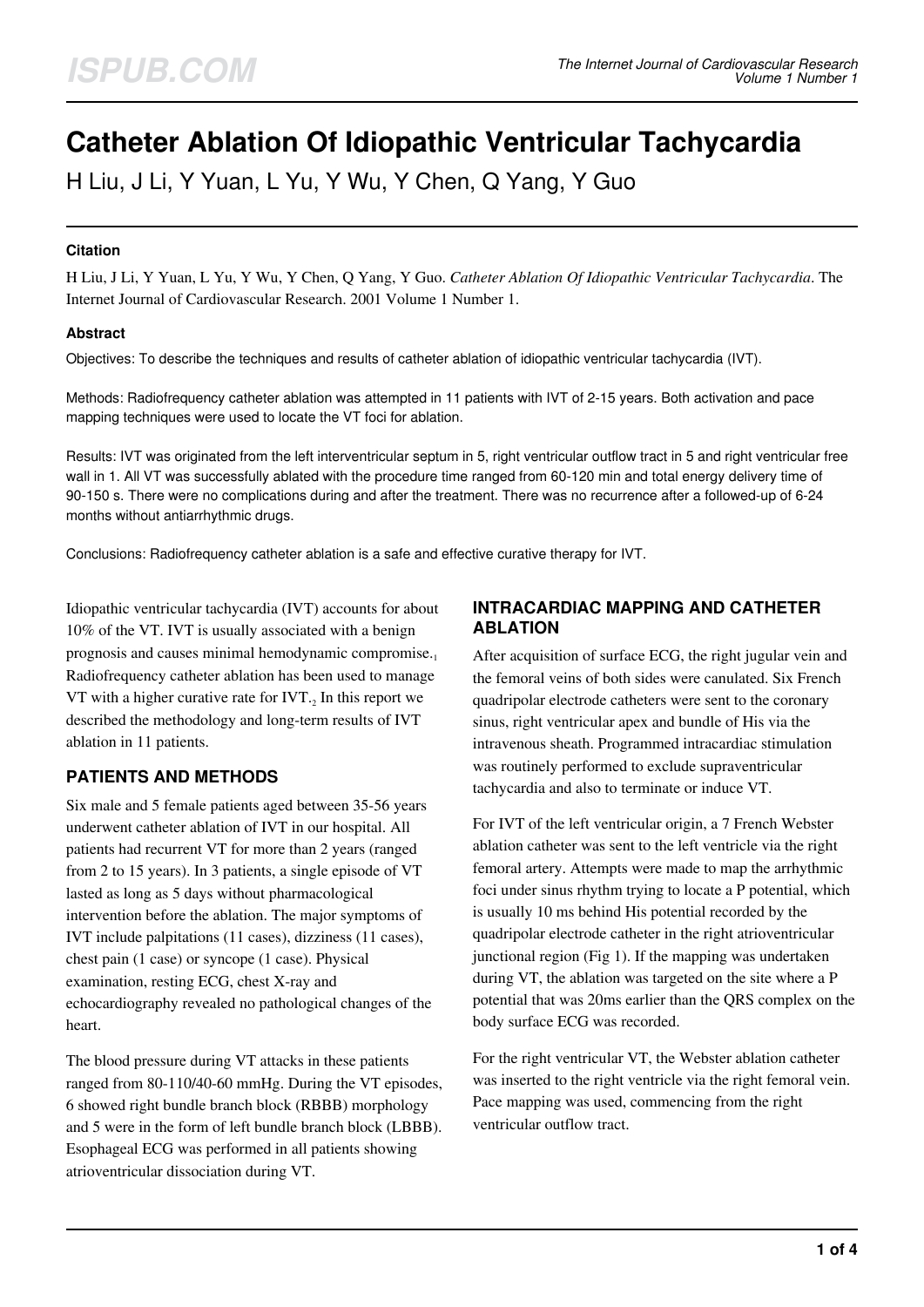#### **Figure 1**

Fig 1: Intracardiac mapping of left ventricular IVT during sinus rhythm shows a P potential (arrow) at left interventricular septum. Ablation at this site rendered VT noninducible. RF: ablation catheter; RV: right ventricle; CS: coronary sinus; HBE: His bundle recording; HRA: high right atrium.



Radiofrequency energy of 20-30W was delivered to the target site. If ventricular ectopics similar to VT in morphology were induced during the energy delivery, then the ablation of the site was continued until the elimination of the ectopics.

After each successful ablation, isoprenolol was administered (1-5 g/min, iv) until the heart rate was increased by 20%. A programmed stimulation was performed to induce IVT. The ablation procedure was terminated if no VT was induced.

## **RESULTS**

The ablation results of the 11 patients were summarized in Table 1. Successful ablation was achieved in the right ventricular outflow tract in 5, right free wall in one and left inferior region of the interventricular septum in 5.

## **Figure 2**

Table 1. Radiofrequency catheter ablation of idiopathic ventricular tachycardia.

| Ongin of VT | RF energy of each<br>delivery (W) | Duration of energy<br>delivery (s) | Duration of ablation<br>procedures (min) |
|-------------|-----------------------------------|------------------------------------|------------------------------------------|
| $RVOT(n=5)$ | $20 - 30$                         | $90 - 120$                         | $60 - 100$                               |
| $RVFW(n=1)$ | 20                                | 100                                | 70                                       |
| $LV(n=5)$   | $20 - 30$                         | 90-150                             | $60 - 120$                               |

RVOT: right ventricular outflow tract; RVFW: RV free wall; LV: left ventricle.

In the 5 patients with left ventricular tachycardia, catheter ablation was achieved during incessant VT episodes. A P potential was registered at all successful ablation sites and the average time interval that the P potential preceding the QRS complex on surface ECG was 30.5+0.5ms. The right ventricular tachycardia was located by pace mapping and was ablated during sinus rhythm. There were no complications during and after the ablation procedures. All patients were discharged 3-5 days after the ablation procedures without any antiarrhythmic drugs. No recurrence was found after 6-24 months follow up.

### **DISCUSSION**

IVT-induced hemodynamic changes are less dramatic than those as a result of VT of organic heart disease, such as cardiomyopathy or myocardial infarction.1 This rather begin nature of IVT allows time for activation mapping and therefore, catheter ablation. The success rate for IVT ablation is higher than that in VT caused by ischemic heart disease or cardiomyopathy.2 The key for a successful ablation of IVT is the timely and accurate identification of tachycardia foci. Because most IVT are originated from the left ventricular interventricular septum or the right ventricular outflow tract,  $_3$ ,  $_4$  it is logical that these areas should be mapped with the ablation catheter in the first instance.

It appears that an activation potential (e.g. P potential in this study) during incessant VT is a useful marker for successful ablation of IVT originated from the left ventricle. The downside of this activation mapping approach is that if the VT is terminated by the ablation, the position of the ablation catheter may be moved due to the sudden reduction in heart beat, resulting in insufficient energy delivery to the target site and hence, recurrence of VT.

With the ablation of IVT from the right ventricle, especially those from right ventricular flow tract, pace mapping is a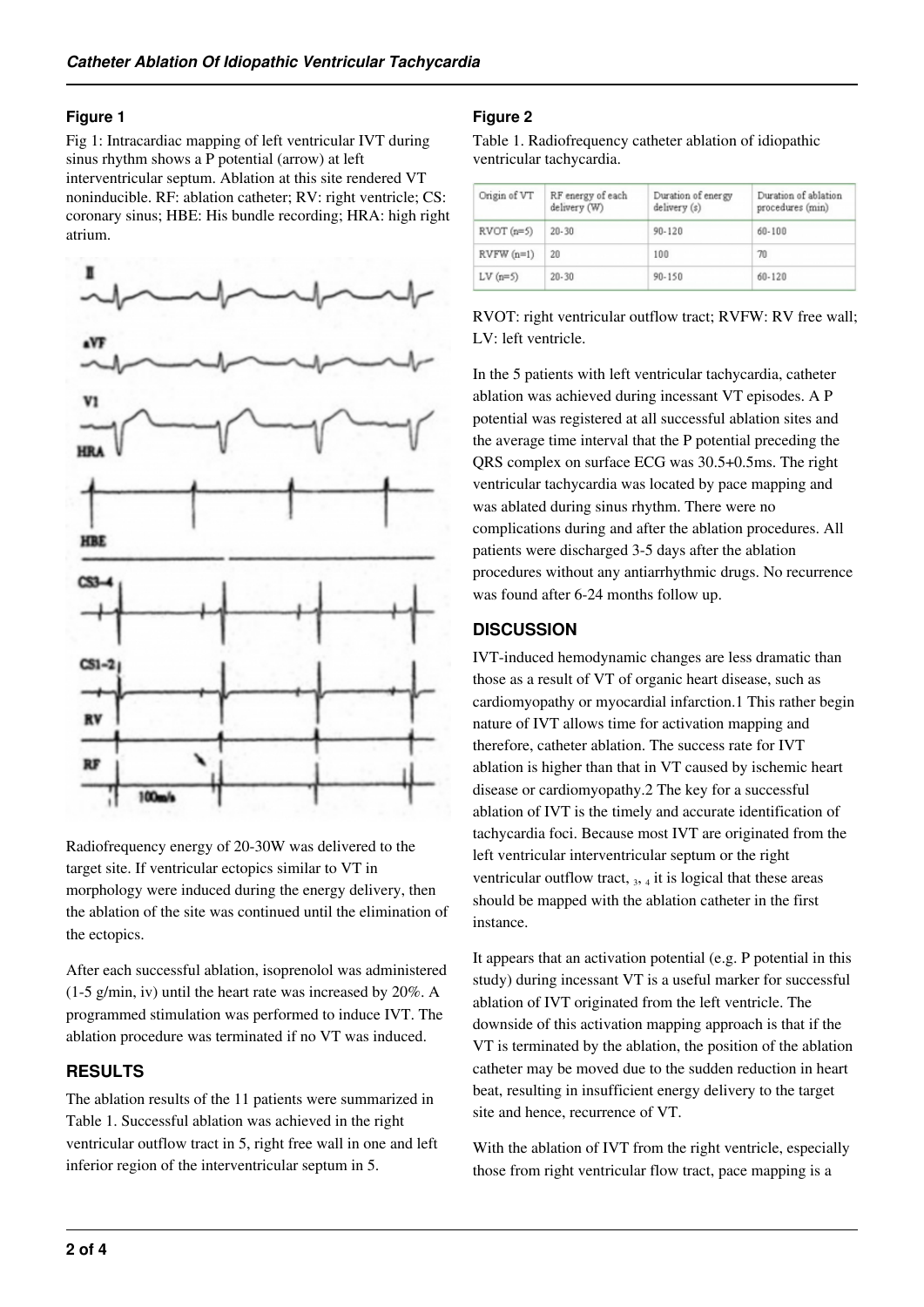preferred approach.4 Once the target focus is identified, detailed mapping and ablation in a 2.5 cm2 radius of the target usually eliminates most IVT.  $\frac{1}{2}$ 

## **CORRESPONDENCE TO**

Huailin Liu, MD Department of Cardiology The 7th Hospital of Zhengzhou City Henan Province, PR China Email: zzsqy@public.zz.ha.cn

#### **References**

1. Ohe T, Aihara N, Kamakura S, et al. Long-term outcome of verapamil-sensitive sustained left ventricular tachycardia in patients without structural heart disease. J Am Coll

Cardiol 1995; 25:54-58.

2. Scheinman MM, Huang S. The 1998 NASPE prospective catheter ablation registry. Pacing Clin Electrophysiol 2000; 23:1020-1028.

3. Peeters HA, SippensGroenewegen A, Wever EF, et al. Clinical application of an integrated 3-phase mapping technique for localization of the site of origin of idiopathic ventricular tachycardia. Circulation 1999; 99:1300-1311. 4. Rodriguez LM. Smeets JL. Timmermans C, et al. Predictors for successful ablation of right- and left-sided idiopathic ventricular tachycardia. Am J Cardiol 1997; 79:309-314.

5. Chinushi M, Aizawa Y, Takahashi K, et al. Radiofrequency catheter ablation for idiopathic right ventricular tachycardia with special reference to morphological variation and long-term outcome. Heart 1997; 78:255-261.